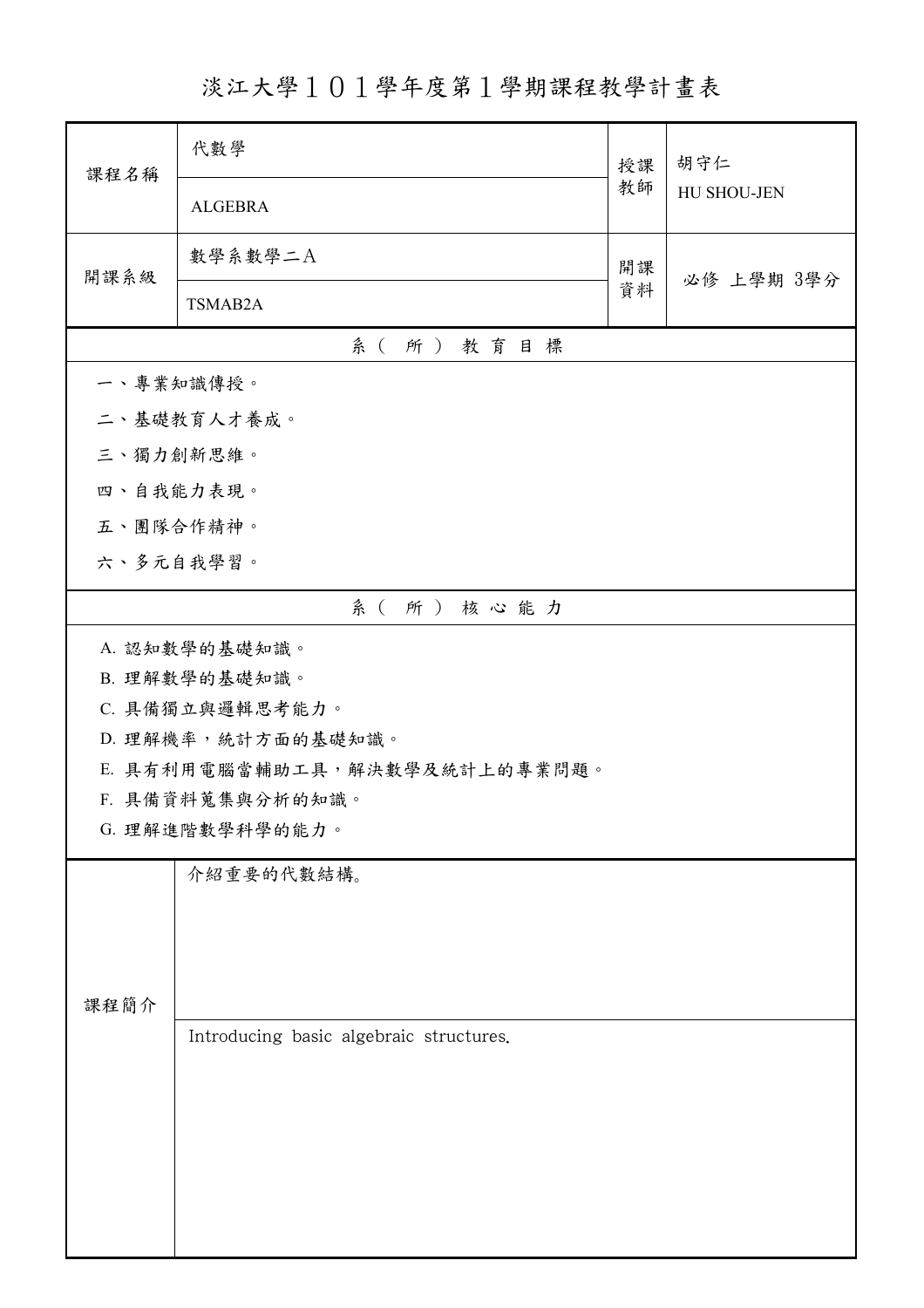本課程教學目標與目標層級、系(所)核心能力相關性 一、目標層級(選填): (一)「認知」(Cognitive 簡稱C)領域:C1 記憶、C2 瞭解、C3 應用、C4 分析、 C5 評鑑、C6 創造 (二)「技能」(Psychomotor 簡稱P)領域:P1 模仿、P2 機械反應、P3 獨立操作、 P4 聯結操作、P5 自動化、P6 創作 (三)「情意」(Affective 簡稱A)領域:A1 接受、A2 反應、A3 重視、A4 組織、 A5 內化、A6 實踐 二、教學目標與「目標層級」、「系(所)核心能力」之相關性:

 (一)請先將課程教學目標分別對應前述之「認知」、「技能」與「情意」的各目標層級, 惟單項教學目標僅能對應C、P、A其中一項。

 (二)若對應「目標層級」有1~6之多項時,僅填列最高層級即可(例如:認知「目標層級」 對應為C3、C5、C6項時,只需填列C6即可,技能與情意目標層級亦同)。

 (三)再依據所訂各項教學目標分別對應其「系(所)核心能力」。單項教學目標若對應 「系(所)核心能力」有多項時,則可填列多項「系(所)核心能力」。

(例如:「系(所)核心能力」可對應A、AD、BEF時,則均填列。)

| 序            | 教學目標(中文)                                   |                | 相關性  |             |  |  |  |
|--------------|--------------------------------------------|----------------|------|-------------|--|--|--|
| 號            |                                            | 教學目標(英文)       | 目標層級 | 系(所)核心能力    |  |  |  |
| $\mathbf{1}$ | 認知數學的基礎知識。 理解數學<br>的基礎知識。 具備獨立與邏輯思<br>考能力。 | Same as above. | A4   | <b>ABCG</b> |  |  |  |
|              | 教學目標之教學方法與評量方法                             |                |      |             |  |  |  |
| 序<br>號       | 教學目標                                       | 教學方法           |      | 評量方法        |  |  |  |
| $\mathbf{1}$ | 認知數學的基礎知識。 理解數學<br>的基礎知識。 具備獨立與邏輯思<br>考能力。 | 講述、討論、賞析、實作    |      | 紙筆測驗、上課表現   |  |  |  |
|              |                                            |                |      |             |  |  |  |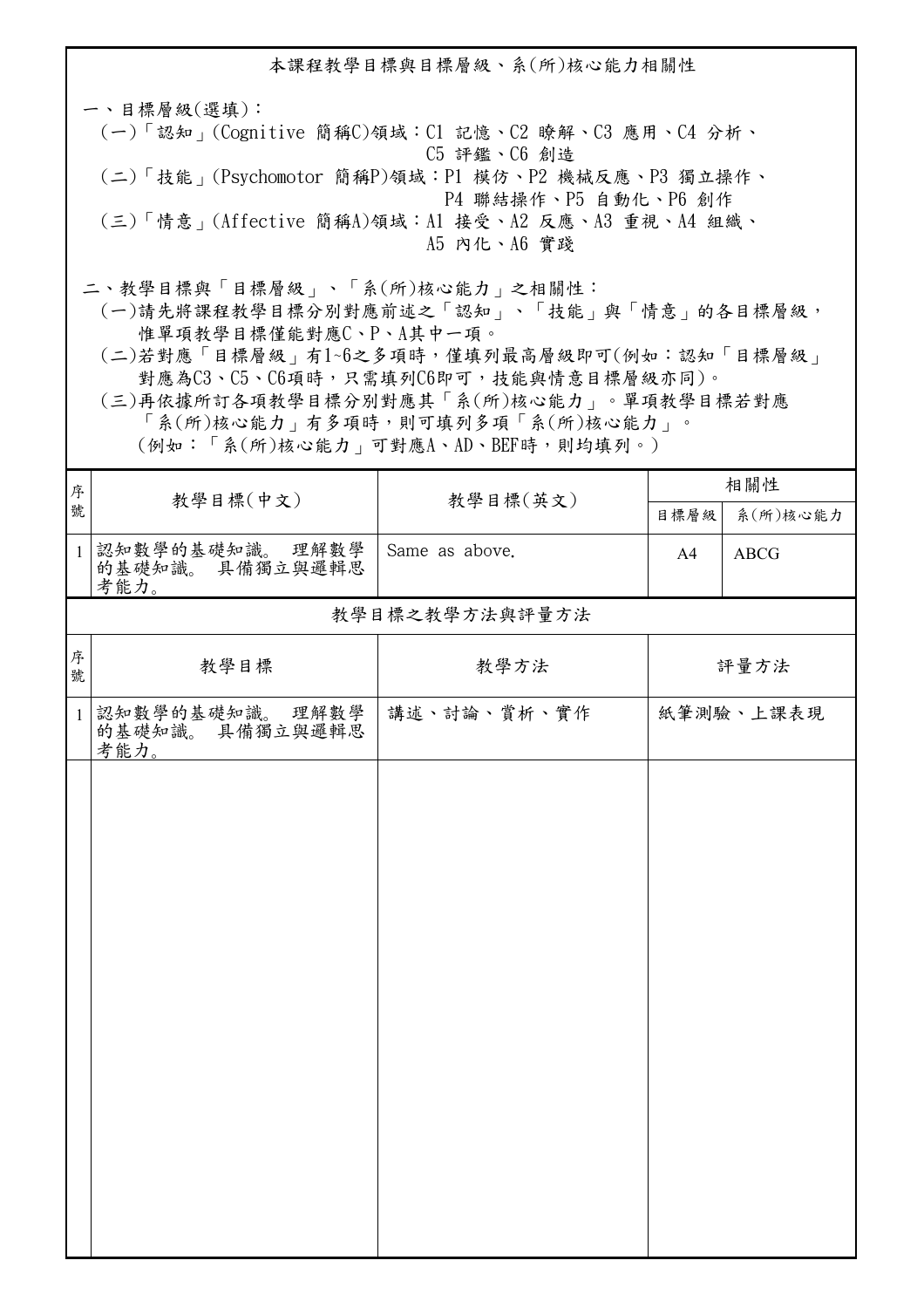| 本課程之設計與教學已融入本校校級基本素養        |                            |                                        |                      |    |  |
|-----------------------------|----------------------------|----------------------------------------|----------------------|----|--|
| 淡江大學校級基本素養                  |                            |                                        | 內涵說明                 |    |  |
| 全球視野<br>$\langle \ \rangle$ |                            |                                        |                      |    |  |
| 洞悉未來<br>$\langle \ \rangle$ |                            |                                        |                      |    |  |
|                             | 資訊運用                       |                                        |                      |    |  |
|                             | 品德倫理                       |                                        |                      |    |  |
|                             | 獨立思考                       |                                        |                      |    |  |
|                             | 樂活健康                       |                                        |                      |    |  |
|                             | 團隊合作                       |                                        |                      |    |  |
|                             | 美學涵養                       |                                        |                      |    |  |
|                             |                            |                                        |                      |    |  |
| 週                           |                            |                                        | 授課進度表                |    |  |
| 次                           | 日期起訖                       |                                        | 内 容 (Subject/Topics) | 備註 |  |
| 1                           | $101/09/10$ ~<br>101/09/16 | Arithmetic in Z revisited              |                      |    |  |
| $\overline{c}$              | $101/09/17$ ~<br>101/09/23 | Arithmetic in Z revisited              |                      |    |  |
| 3                           | $101/09/24$ ~<br>101/09/30 | Arithmetic in Z revisited              |                      |    |  |
| $\overline{4}$              | $101/10/01$ ~<br>101/10/07 | Congruence in Z and modular arithmetic |                      |    |  |
| 5                           | $101/10/08$ ~<br>101/10/14 | Congruence in Z and modular arithmetic |                      |    |  |
| 6                           | $101/10/15$ ~<br>101/10/21 | Test I                                 |                      |    |  |
| 7                           | $101/10/22$ ~<br>101/10/28 | Rings                                  |                      |    |  |
| 8                           | $101/10/29$ ~<br>101/11/04 | Rings                                  |                      |    |  |
| 9                           | $101/11/05$ ~<br>101/11/11 | Polynopmial Rings                      |                      |    |  |
| $10\,$                      | $101/11/12$ ~<br>101/11/18 | 期中考試週                                  |                      |    |  |
| 11                          | $101/11/19$ ~<br>101/11/25 | Polynomial Rings                       |                      |    |  |
| 12                          | $101/11/26$ ~<br>101/12/02 | Polynomial Rings                       |                      |    |  |
|                             |                            |                                        |                      |    |  |